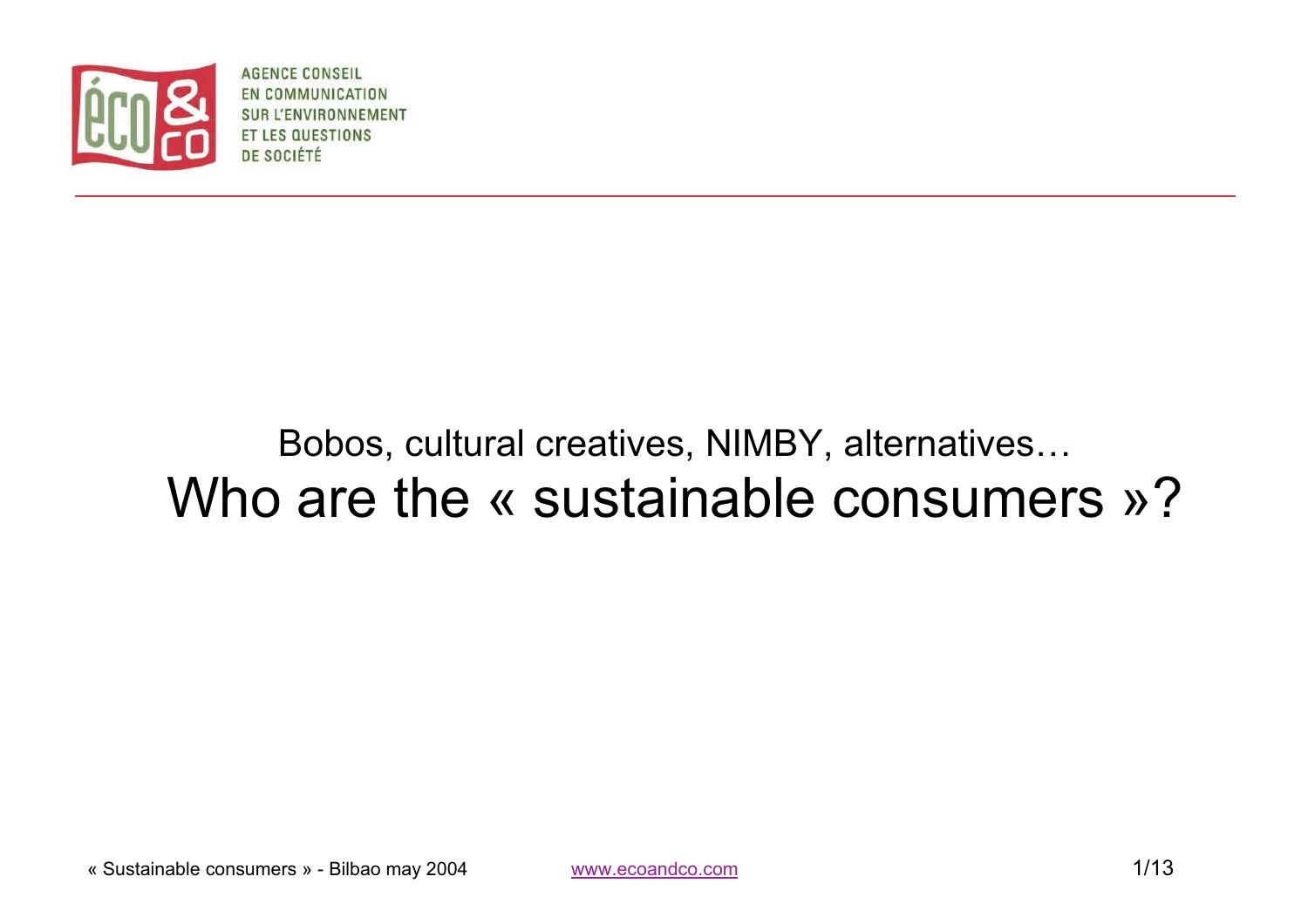

**AGENCE CONSEIL** EN COMMUNICATION **SUR L'ENVIRONNEMENT ET LES QUESTIONS** DE SOCIÉTÉ

# If you think that those who are concerned about environment and social matters look like that…



You are a few years late!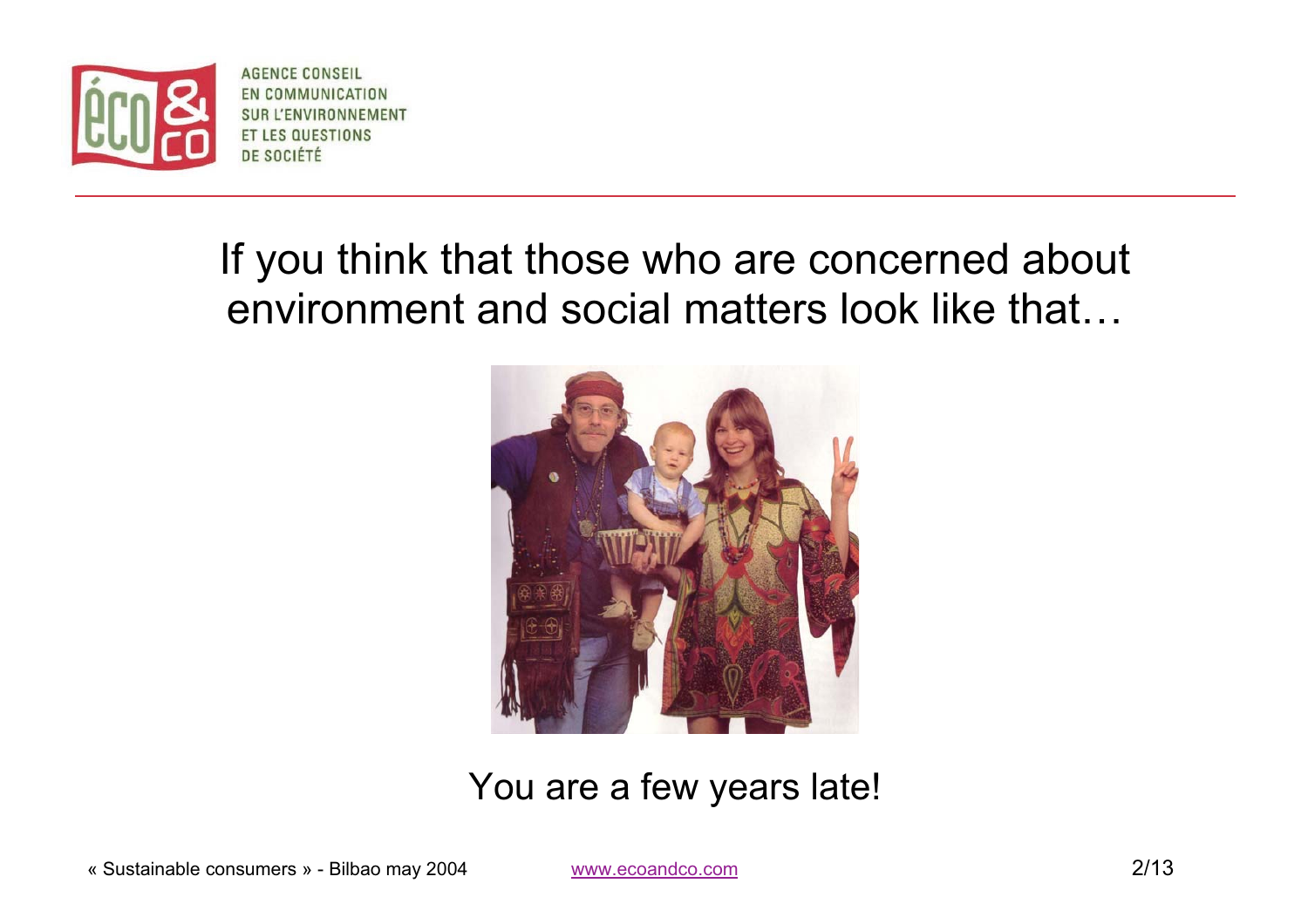

**AGENCE CONSEIL** EN COMMUNICATION **SUR L'ENVIRONNEMENT TLES QUESTIONS** DE SOCIÉTÉ

### Since the beginning of the 21st century, they look like this…



Sharon, economist in Oxford ; Andrea, account manager in an advertising agency in Milano ; Luiz, primary school teacher in Bilbao ; Ranalava, top executive in <sup>a</sup> food company in Madagascar ; Alexandra, ergotherapeutist in Athens.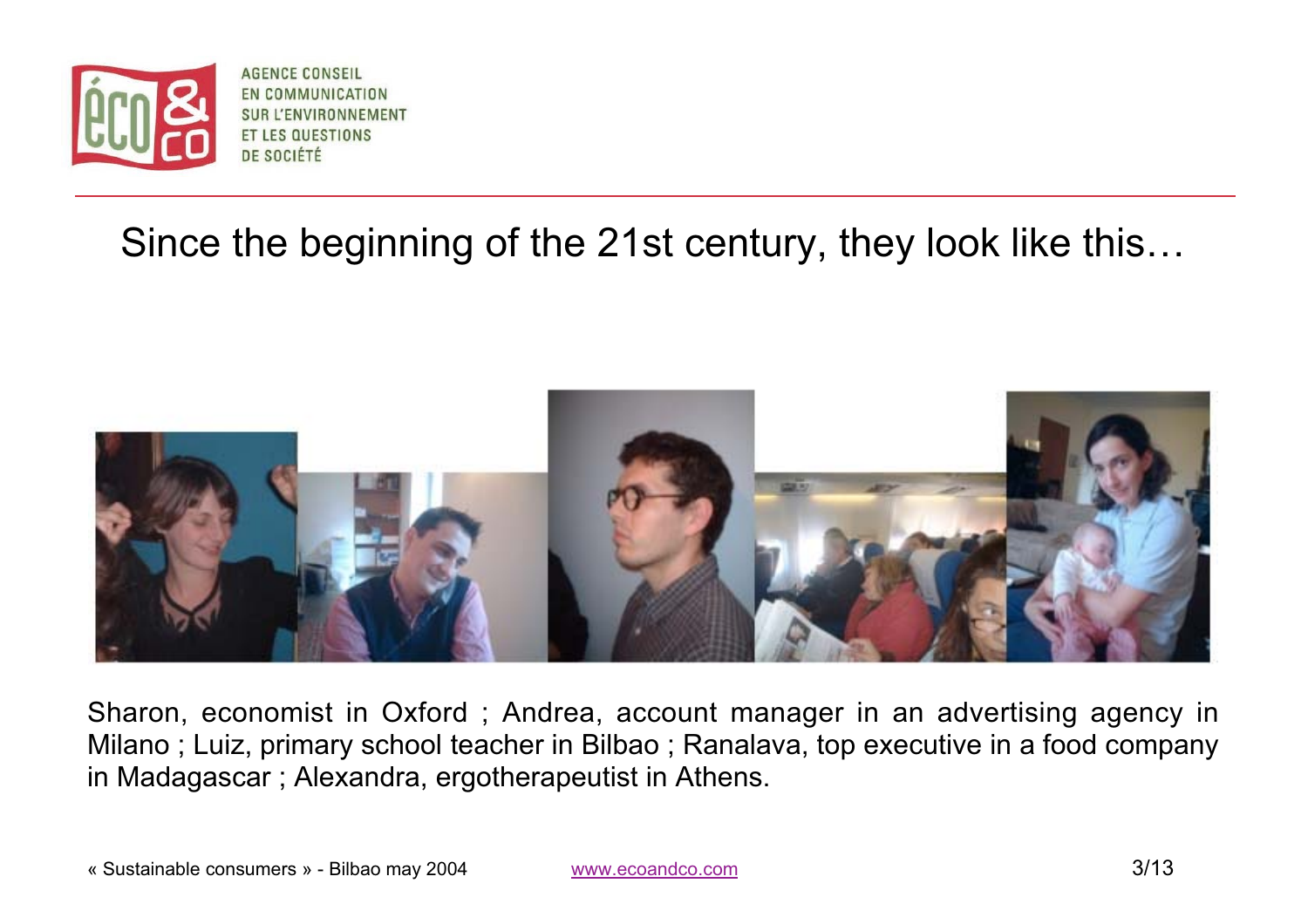

**AGENCE CONSEIL** EN COMMUNICATION **SUR L'ENVIRONNEMENT ET LES QUESTIONS** DE SOCIÉTÉ

## But since a few months, they also look like this…

Suzanne, my mother-in-law, retired ingeneer, used to read « Le Point » and vote for conservative parties… This winter, she changed the brand of her car for a « cleaner one ». Shealso began to buy « fair trade » products. She may vote for <sup>a</sup> green party at the next elections.

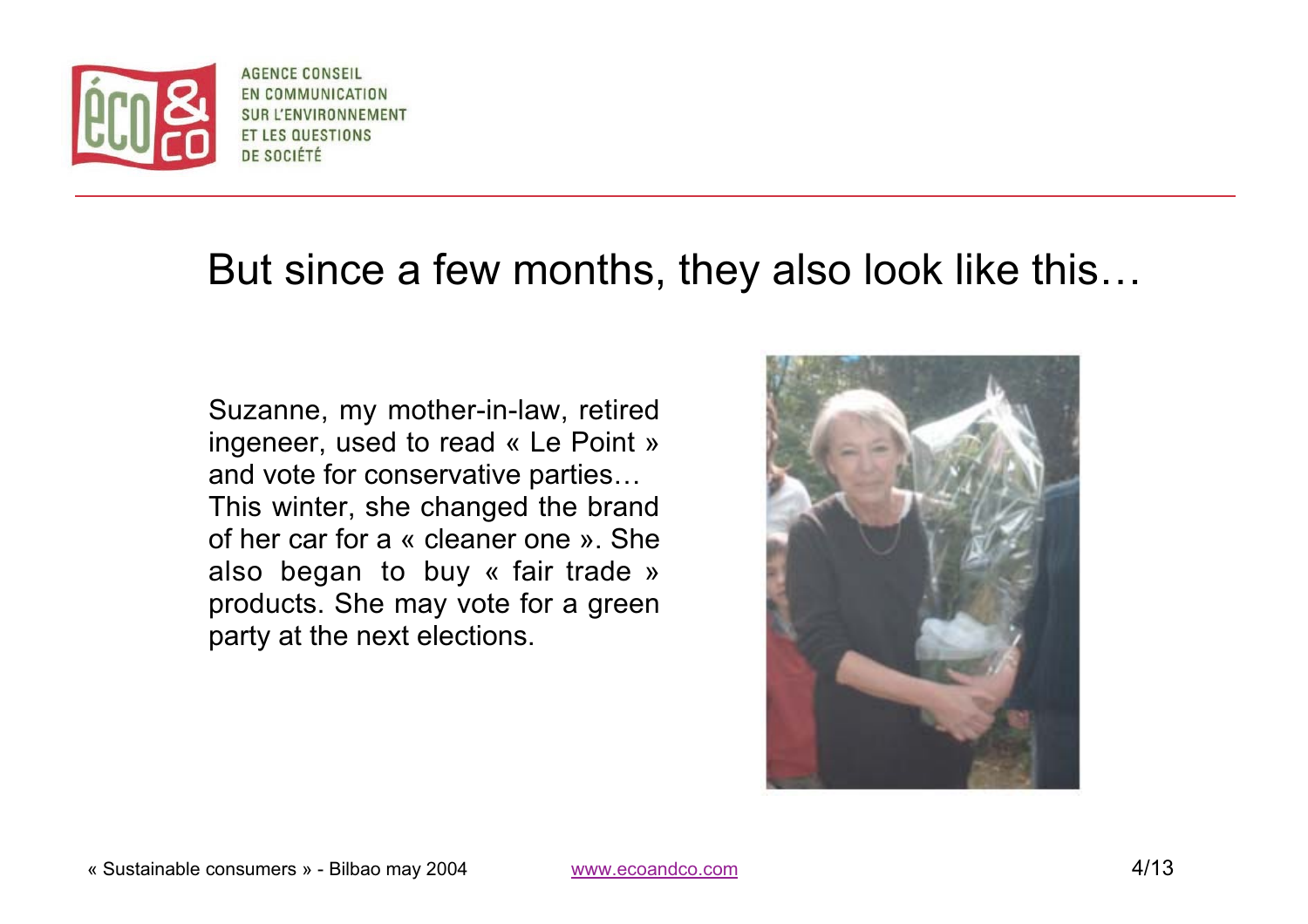

**AGENCE CONSEIL** EN COMMUNICATION **ET LES QUESTIONS** DE SOCIÉTÉ

# What are the common points between Sharon, Andrea, Luiz, Ranalava, Alexandra and my mother-in-law?

• Very concerned about the state of the planet (like 80 % of the people in France, according to SIMM 2003)

• Think companies have a major responsability in environmental problems (like 47%, according to Baromètre EDF 2002)

• Take « citizenship » of the company in consideration when they choose a brand (like 38%, according to CREDOC 2002).

• Regularly buy organic (« bio ») products (like 37%, according to Baromètre 2004 CSA / Agence Bio)

• Consider pollution and security as the major issues for the car industry in the coming years (like 70%, according to SIMM 2003)

• Choose bank/insurance companies or cosmetic brands with an « ethic » approach (like one out of two heavy consumers of these products and services, according to SIMM 2003)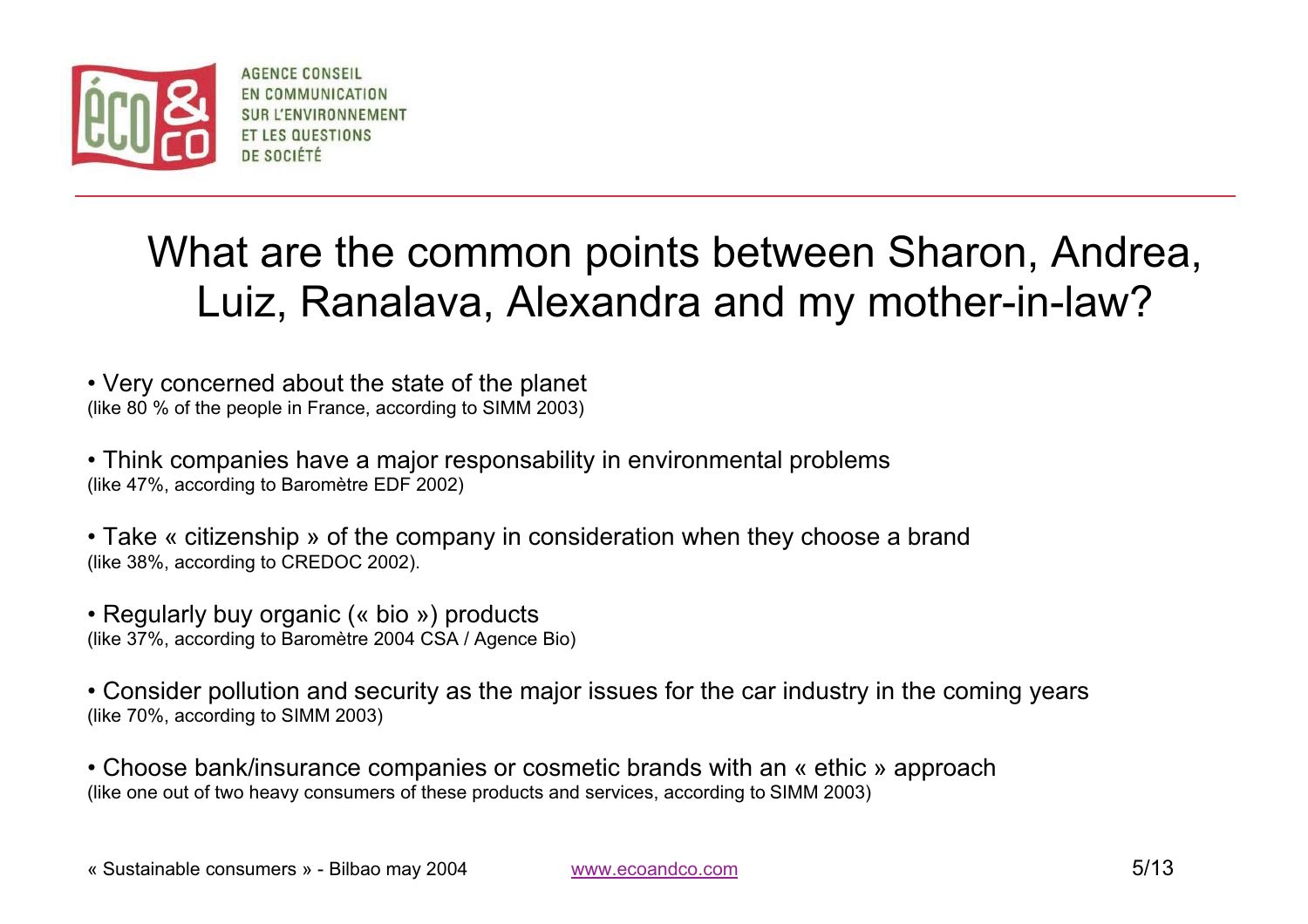

…

**AGENCE CONSEIL** EN COMMUNICATION **SURL ENVIRONNEMENT** ESTIONS DE SOCIÉTÉ

# What do they want?

Organic soft drinks (an eco-cola!)

Cleaner cars

Biodegradable pens and yoghurt packaging

A beauty cream not tested on animals

A fair trade doll for my daughter

…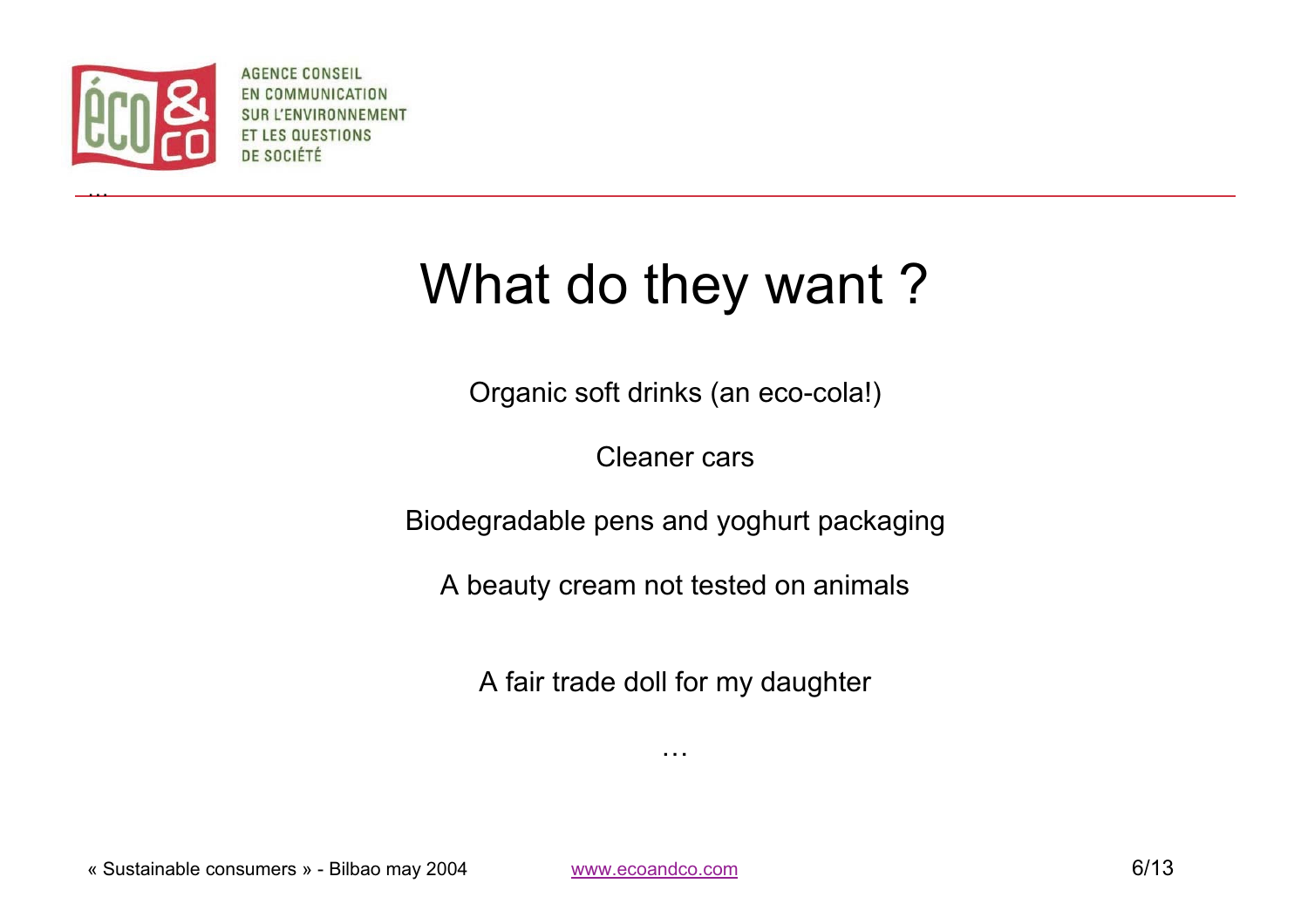

**AGENCE CONSELL** EN COMMUNICATION **JE SOCIÉTI** 

## Most major companies do not respond to their demands

Their arguments:

« We are serious people, we only consider figures. With our surveys, we know exactly what the consumer wants: a convenient product for a good price. » (a top executive in a global company)

> « When we try to sell sustainability, It does not work. » (an eye-glasses manufacturer)

« When consumers have to pay more for a sustainable product or service, they refuse it!» (a car manufacturer)

« Fair trade coffee represent in Europe beetween 2% and 4% of the market, like organic food, we can not focuse on marketing niches ! » (a marketing manager in a big food company)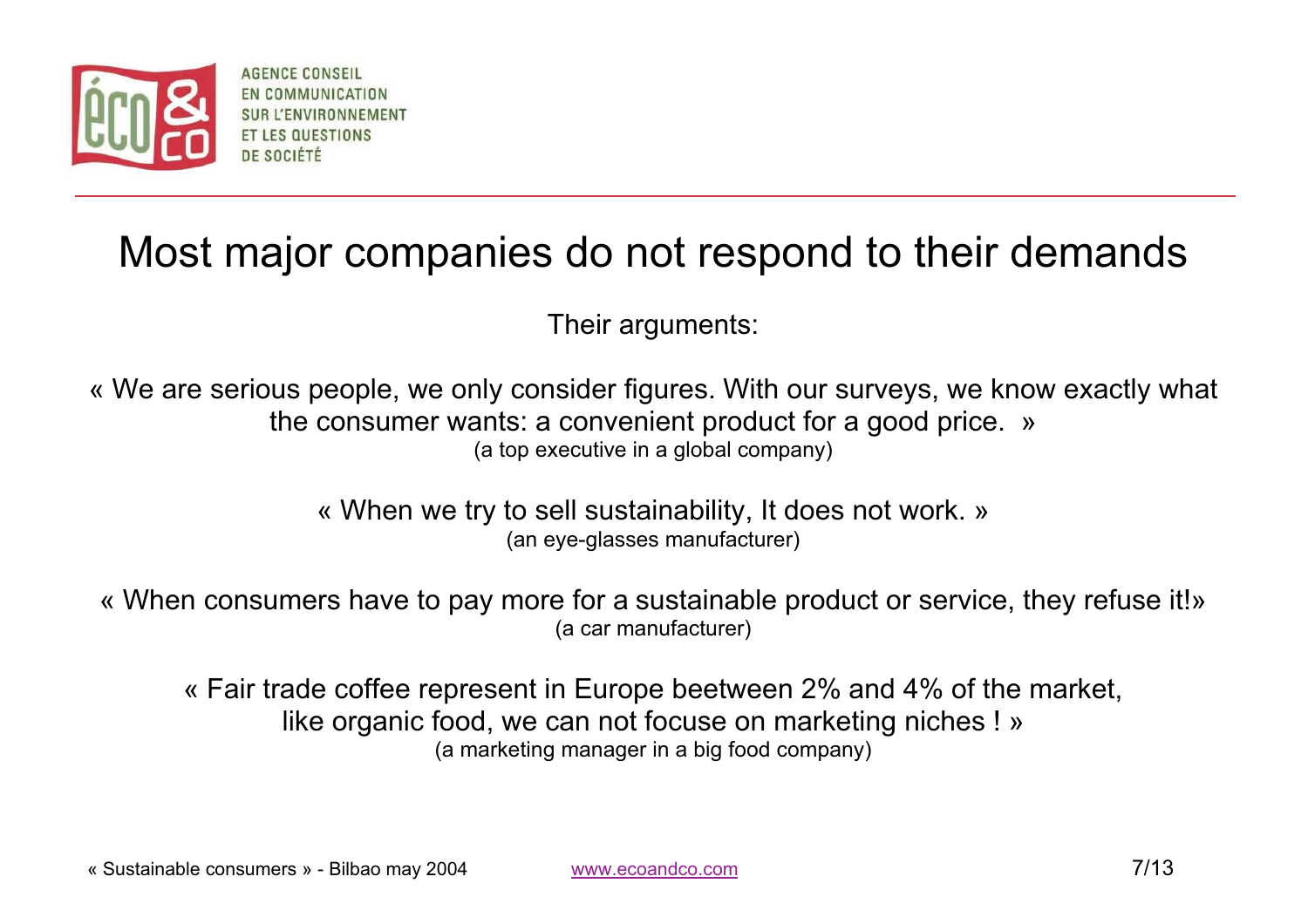

AGENCE CONSEIL EN COMMUNICATION **JE SOCIÉTÉ** 

# Are their arguments relevant?

- 1. Studies never tell what the consumer wants, only what he does not want anymore.
- 2. To only consider shares of market is not serious. Anticipation requires qualitative approach and tendancies analysis (the sales of the main fair trade products double each year).
- 3. Many consumers refuse to pay more for a sustainable products, just because they consider that it should already exist for ages (water without pesticides, cleaner cars, recyclable eye-glasses, Tshirts not made by children…)
- 4. Many consumers do not buy organic food or fair trade products, just because it is not on sale or very difficult to find!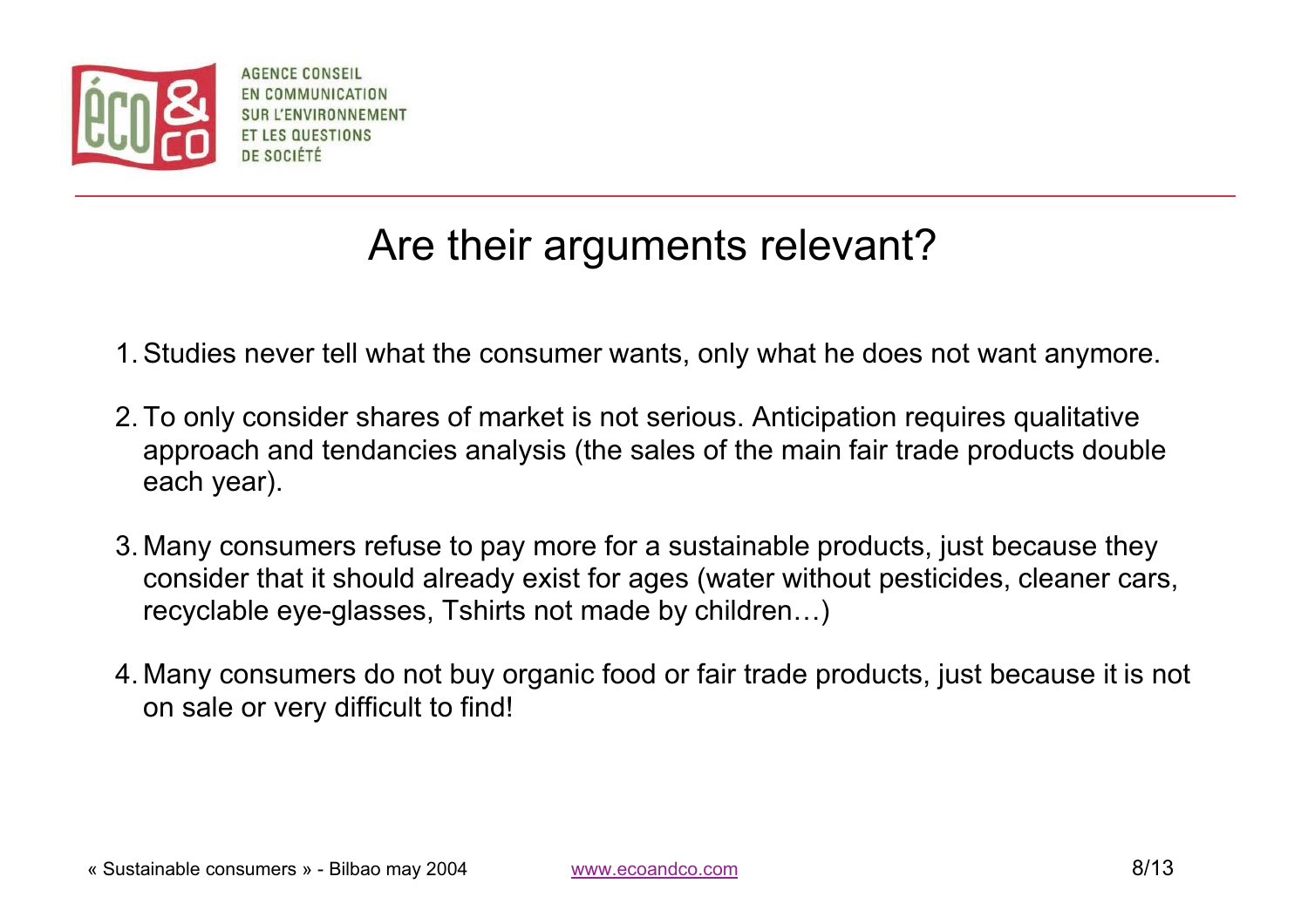

**AGENCE CONSEIL** EN COMMUNICATION 'ENVIRONNEMENT **QUESTIONS** DE SOCIÉTÉ

# Major companies that do not work on sustainable products and services are now in danger!

Why?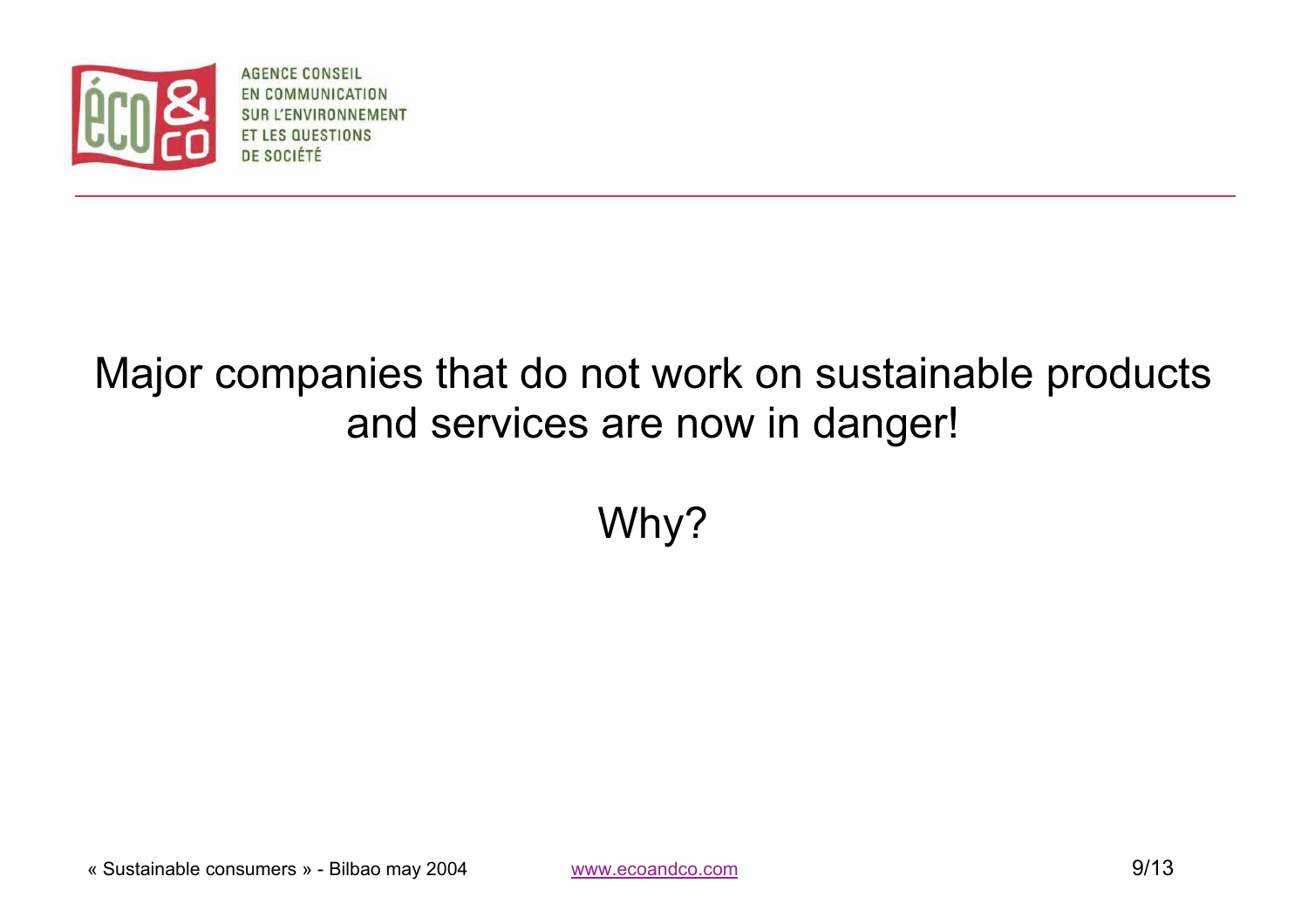

**AGENCE CONSEIL** EN COMMUNICATION DE SOCIÉTÉ

## Because we live in the era of mass-information

#### On TV this month:

6500 to 9500 dead each year in France with urban atmospheric pollution

1000 to 10 000 vegetal or animal species disappearing each day

120 millions plastic bags in the bottom of the sea

No petrol in 40 years

250 millions of slave chidren!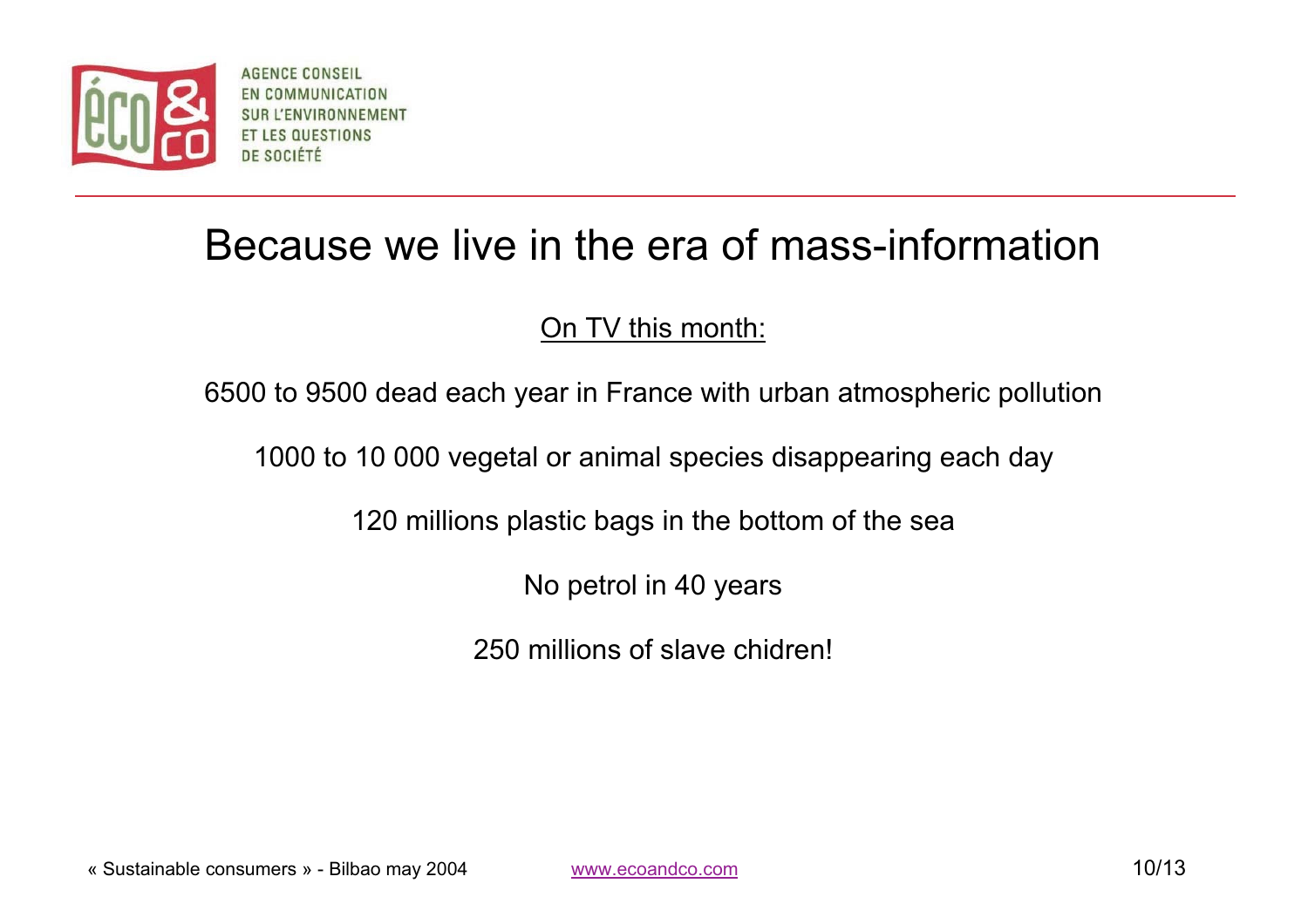

AGENCE CONSEL EN COMMUNICATION DE SOCIÉTÉ

# Because « sustainable consumers » are about to become the new middle class

#### **1960-70: anti-conformism**

- 1967: « hippies »
- 1968 : « may 68 »
- The 70's: women emancipation, ecology, sex liberation, green tourism, mass cultural industry…

#### **1980-90: neo-conservatism**

- Early 80's:« Golden Boys » (and Girls), « yuppies ».
- The 80's: « neo-liberalism », Reagan, Thatcher, Bernard Tapie, Berlusconi, junk bonds, Davos, etc.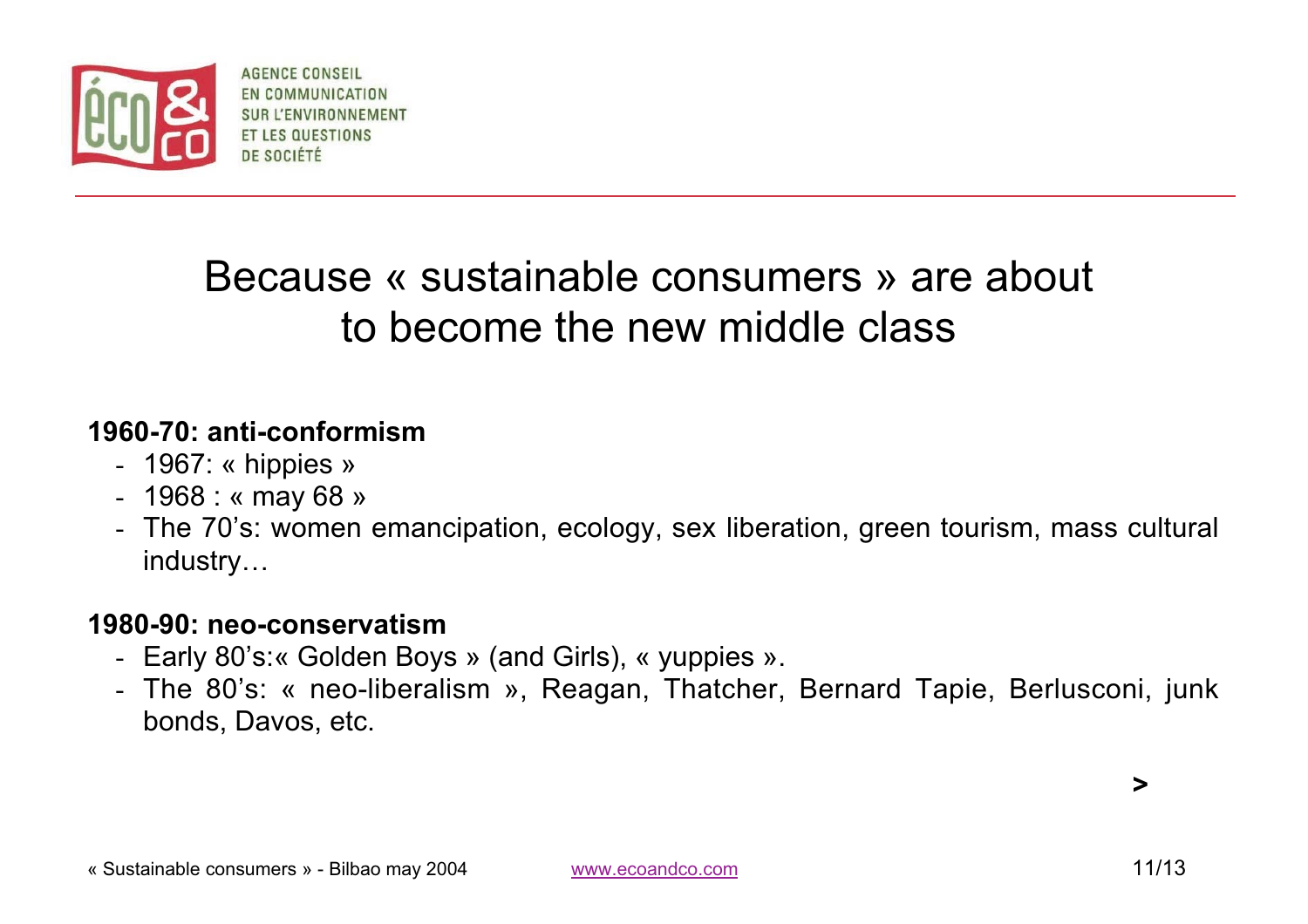

AGENCE CONSEIL EN COMMUNICATION **JE SOCIÉTI** 

#### **2000-10 : social responsability**

- Late 90's: « bobos » (bourgeois bohemians)<sup>1</sup>,
- 2000: « cultural creatives  $v^2$ .
- The 00's: « ecocitizens », « alter-mondialists », « nonos », « consomm'acteurs », « citoyens consommateurs », « new consumers », « alternatives », « new rural » « NIMBY » (Not In My Back Yard)… All put together: a new middle class.

« Sustainable consumers » - Bilbao may 2004 www.ecoandco.com 12/13

<sup>1</sup>*Bobos in paradise* – David Brooks – Simon&Schuster – New York – 2000

<sup>2 23%</sup> of the american population, growing of 3% each year according to P.Ray and S.Anderson *(The Cultural Creatives : How 50 Million People Are Changing the World?*, New York, Harmony Books, 2000)